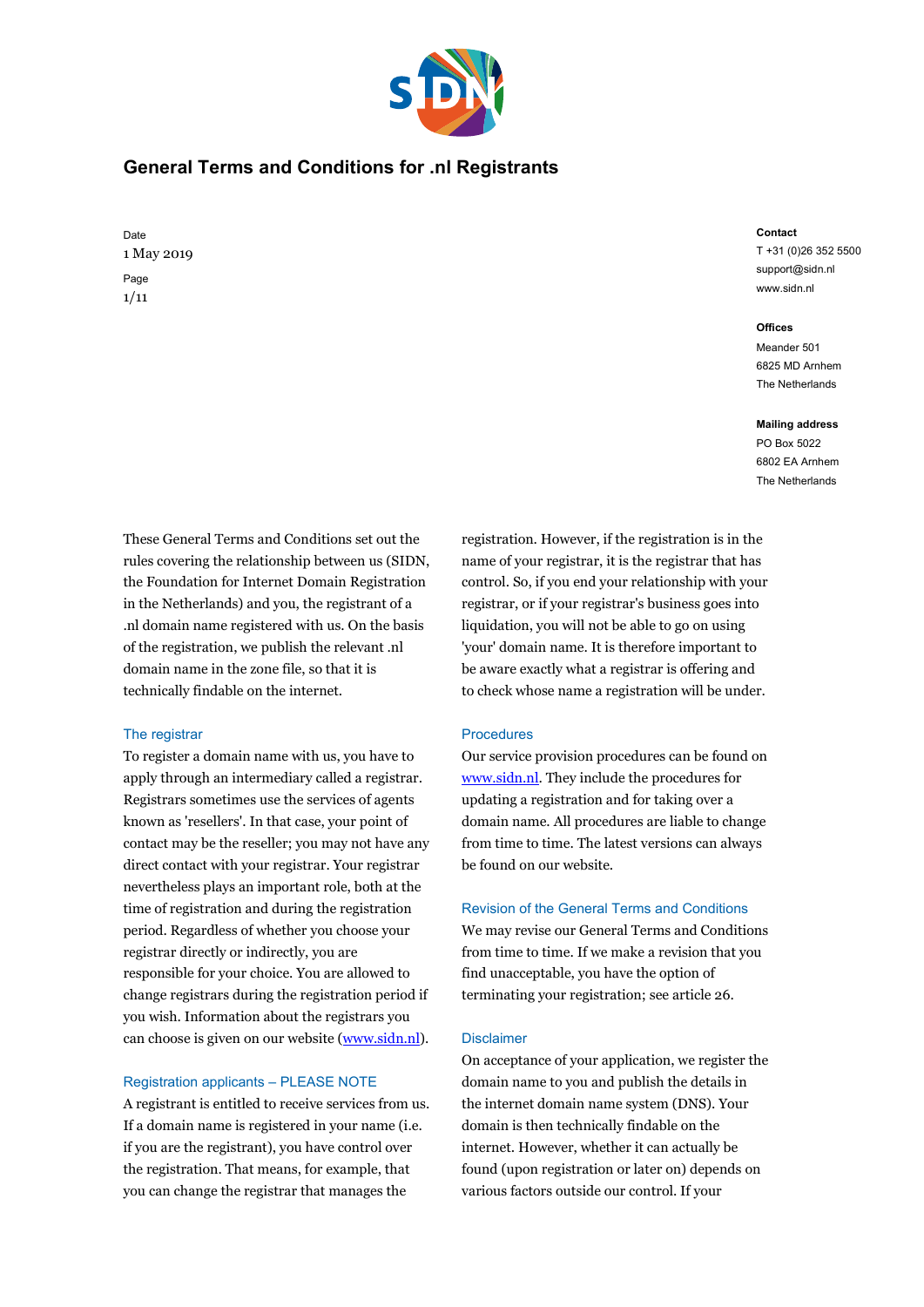

Date Subject Page 1 May 2019 General Terms and Conditions for .nl Registrants

2/11

domain cannot be found because of a factor or factors outside our control – if the .nl domain is not available to us, for example – that does not mean that we have failed to fulfil our obligations. We therefore have no liability in a situation of that kind. Our role is limited to publishing your domain name in the DNS; see also article 17.

# Dispute Resolution Regulations and Complaints and Appeals Board

Separate regulations exist covering the resolution of disputes about .nl domain names. The regulations are published on [www.sidn.nl.](https://www.sidn.nl/en/nl-domain-name/infringement-of-rights) We also have an independent Complaints and Appeals Board (C&AB) that you can appeal to in the circumstances described in these General Terms and Conditions if you are unhappy with a decision we have made. The C&AB additionally considers complaints about .nl domain names in cases where it is alleged that the registration is inconsistent with public order or decency, because of the way that the name is used. For details, visit [www.cvkb.nl.](http://www.cvkb.nl/en/)

# **Registration applications and obligations**

# **1. Applying to register a .nl domain name** 1.1

Anyone, living or based anywhere in the world, may apply to us through a registrar to register a .nl domain name. The registration procedure is described o[n www.sidn.nl.](https://www.sidn.nl/en/nl-domain-name/registering-a-domain-name) We may attach additional conditions to legal and/or natural persons based outside the European Union. If we do, the conditions will be published on [www.sidn.nl](https://www.sidn.nl/en) and will form part of these General Terms and Conditions. An applicant based outside the Netherlands has to accept that our office address may lawfully be used for the receipt of writs and other formal documents relating to the registration or the .nl domain name served on

the registrant by a bailiff. Further conditions are published o[n www.sidn.nl.](https://www.sidn.nl/downloads/K1-VF3wzT9ms4GkKNQaT1g/864367418371aed7e8b2391d8fc8b959/Domicile_address.pdf)

## 1.2

The applicant is responsible for ensuring that all information provided to us through the registrar is complete and correct. The applicant is considered to have registered a domain name once we have received and checked the application and have confirmed the registration to the applicant via the registrar acting for him/her.

## 1.3

We use automated systems to process applications in the order that we receive them. On receipt of an application, we check first whether the .nl domain name is available for registration, and then whether the application is complete and correct. We register a .nl domain name to the first applicant whose application for the name passes both the checks.

## 1.4

If there are technical reasons for not registering one or more .nl domain names, we can refuse the application or applications. The technical requirements that must be met are published on [www.sidn.nl.](https://www.sidn.nl/downloads/KwpW_ORWRWetYuoBp5GeYA/7e91faddb53ad85b8c6a2fce15d764cb/Technical_requirements_for_the_registration_and_use_of_nl_domain_names.pdf) We can also temporarily exclude a .nl domain name from registration, if the Complaints and Appeals Board has ruled that the name in question is inconsistent with public order or decency

## 1.5

We can refuse to accept an applicant as a registrant if the applicant has previously failed to meet obligations towards us. An applicant who is refused may appeal against the decision to the Complaints and Appeals Board. For details, visit [www.cvkb.nl](http://www.cvkb.nl/en/) and [www.sidn.nl.](https://www.sidn.nl/en/nl-domain-name/appealing-against-an-sidn-decision)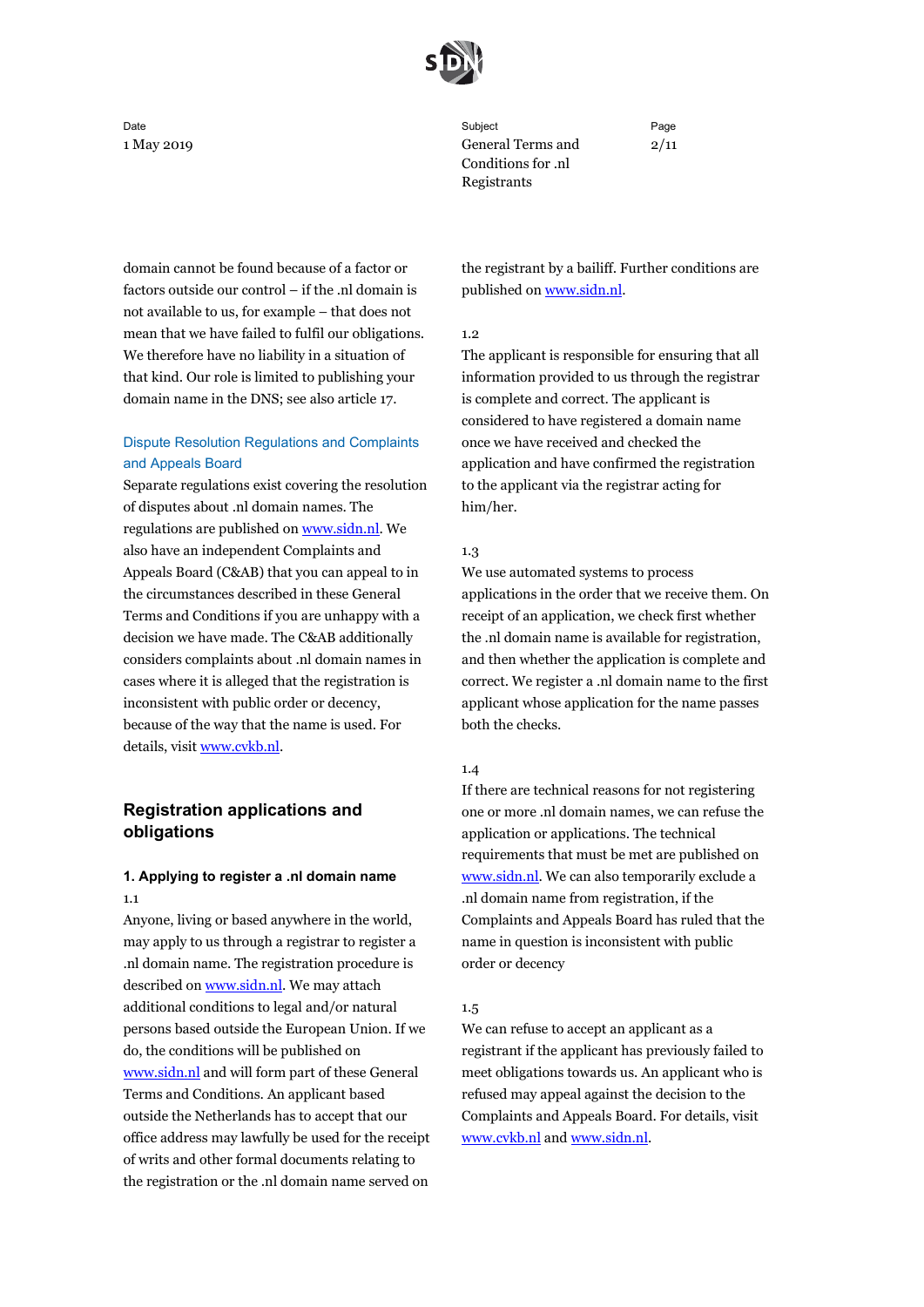

## **2. The registration**

Throughout the registration period, we will include the .nl domain name in the .nl zone file and publish it in the DNS, so that it is findable on the internet. The registrant of a .nl domain name is responsible for the way that the name is used, for the further (technical) set-up of the domain, for the content published using the name, and for any applications linked to the name.

# **3. Registrant-registrar-SIDN relationship**

## 3.1

As the registrant of a .nl domain name, you have to appoint a registrar to act for you in dealings with us. We keep a record of the registrar who acts for the registrant of each .nl domain name. You accept that your registrar acts on your account and at your risk.

You also accept that we will follow your registrar's instructions without direct reference to you.

# 3.2

It is up to you to ensure that you are always represented by a registrar. If you end your relationship with your registrar, you must appoint another registrar within thirty days. A change of registrar must be arranged as described in article 10.

## 3.3

Your appointed registrar, as named in our database, represents you on all matters concerning our services to you. So, for example, your registrar can arrange for the termination of your registration, the takeover of your domain name, or other register amendments. However, any specific statements to the contrary contained in these General Terms and Conditions or in the procedures have precedence over this general provision.

Date Subject Page 1 May 2019 General Terms and Conditions for .nl Registrants

3/11

# **4. Administrative and technical contacts**

## 4.1

We sometimes need to make direct contact with a registrant (e.g. if a request to terminate a registration is received). To make that possible, every registrant needs to nominate an administrative contact (admin-c). Your administrative contact acts as your representative. You must ensure that your administrative contact can be contacted using the admin-c e-mail address recorded in our database. All communications sent to that e-mail address are assumed to have been received by you. When applying to register a domain name, you must therefore provide your administrative contact's email address. We will record the information provided in our database.

## 4.2

We sometimes need to get in touch with a registrant on a technical matter, or a third party needs to do so. To make that possible, every registrant needs to nominate a technical contact (tech-c).

## 4.3

You must ensure that, throughout the registration period, both your administrative contact and your technical contact can be contacted using the email addresses recorded in our database. Failure to do so may result in us terminating your registration, as provided for in article 16.

## 4.4

Any change of administrative contact or technical contact, and any change to either contact's e-mail address, must be communicated to us through the registrar.

## **5. Technical requirements**

Throughout the registration period, a .nl domain name must meet certain technical requirements made by us. That is partly so that we can fulfil our obligations regarding the .nl domain name and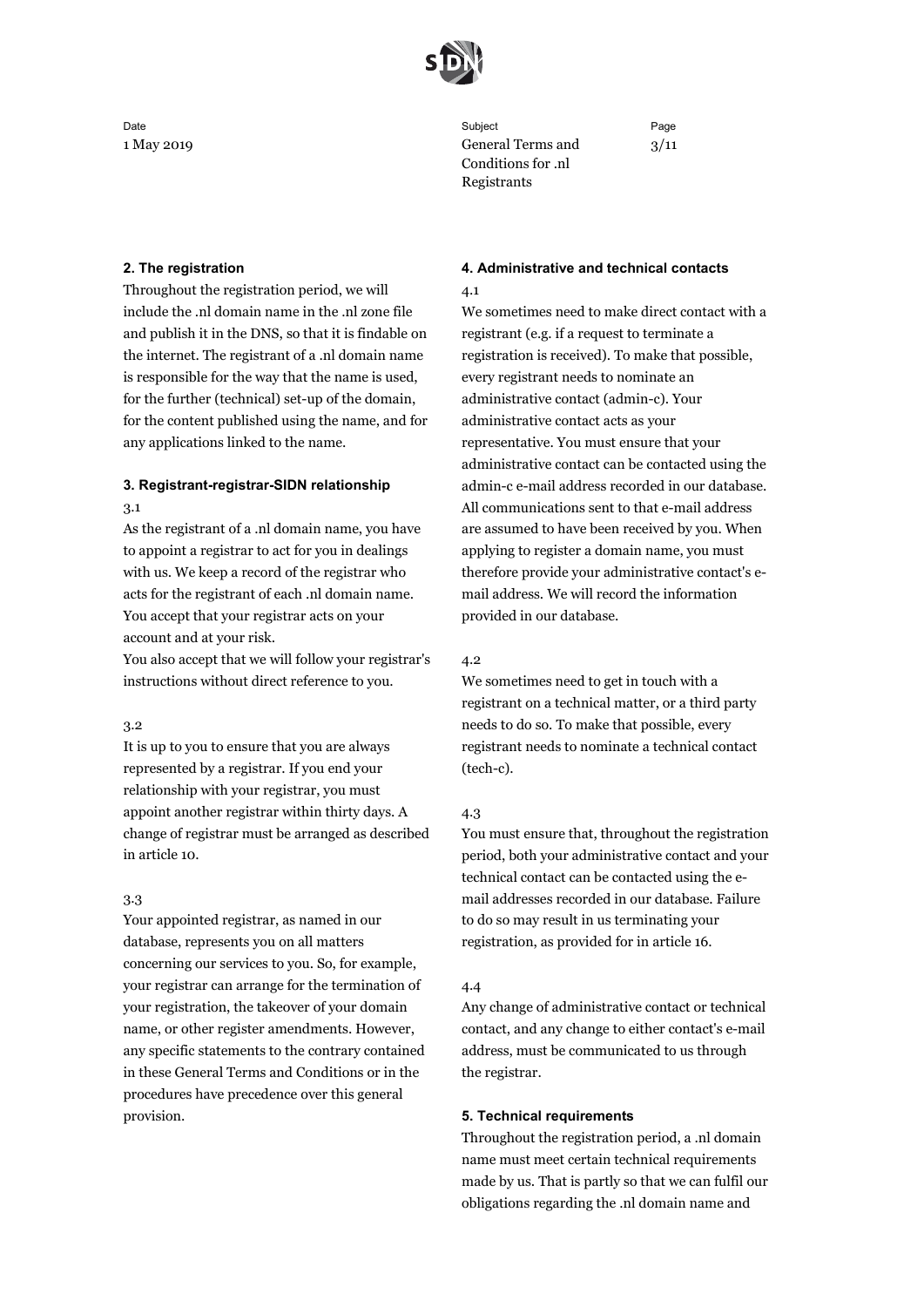

regarding the domain name system as a whole. It is your responsibility to ensure that the requirements are met, even if day-to-day technical management of your .nl domain name is left to your registrar or another service provider. We may revise the technical requirements from time to time; the current requirements can always be found on [www.sidn.nl.](https://www.sidn.nl/downloads/KwpW_ORWRWetYuoBp5GeYA/7e91faddb53ad85b8c6a2fce15d764cb/Technical_requirements_for_the_registration_and_use_of_nl_domain_names.pdf) Failure to meet the technical requirements may lead to exclusion of the .nl domain name from the .nl zone file, and ultimately to termination of the registration, as provided for in article 16.

# **6. Fees and payment**

6.1

We charge registry fees to registrars for the registrations made through them, for the subsequent maintenance of those registrations and for certain other procedures requested by registrars on behalf of their registrants. It is up to each registrar to decide what fees to charge their registrants.

## 6.2

If a registrar fails to pay us the registry fees on time, we may cancel our contract with the registrar. In that case, we will inform each affected registrant and give them at least thirty days to transfer their .nl domain name to another registrar. If a registrant fails to transfer their domain name in the time allowed, we may terminate its registration, as provided for in article 16.

# **7. Registration holder**

Except under certain circumstances referred to in article 13, the legal or natural person recorded in our database as the registrant is considered to be the holder of the registration and to be the party with rights in respect of the registration.

Date Subject Page 1 May 2019 General Terms and Conditions for .nl Registrants

4/11

# **8. Registrant's responsibility and indemnification**

You, the registrant of a .nl domain name, are responsible for ensuring that neither the name nor its use is inconsistent with public order or decency, and that neither the registration nor the use of the .nl domain name infringes another party's rights, or is unlawful or illegal in any other way. You indemnify us against any third-party claim that might arise if you fail in that responsibility, and you undertake to fully compensate us for any resulting costs we may incur or damages we may suffer.

# **Changes in the status of a domain name**

# **9. Change of registrant (conveyancing)**

As a registrant, you may convey your .nl domain name's registration to a third party by arranging for the third party to become the registration holder. The relevant procedure is described on [www.sidn.nl.](https://www.sidn.nl/en/nl-domain-name/changing-your-domain-names-registrant) Legally speaking, changing the registrant of a .nl domain name involves cancellation of the existing registration contract (between you and us) and the agreement of a new registration contract (between us and the new registrant).

# **10. Change of registrar (transfer)** 10.1

At any time during the registration period, you may change the registrar that acts for you in respect of your .nl domain name. The procedure for changing registrars – known as the transfer procedure – is described on [www.sidn.nl.](https://www.sidn.nl/en/nl-domain-name/transferring-your-domain-name) 

# 10.2

If you choose to change your registrar, the change does not affect your contractual relationship with the registrar, unless the contract specifies otherwise. If, for example, you have agreed a oneyear hosting contract with your registrar, that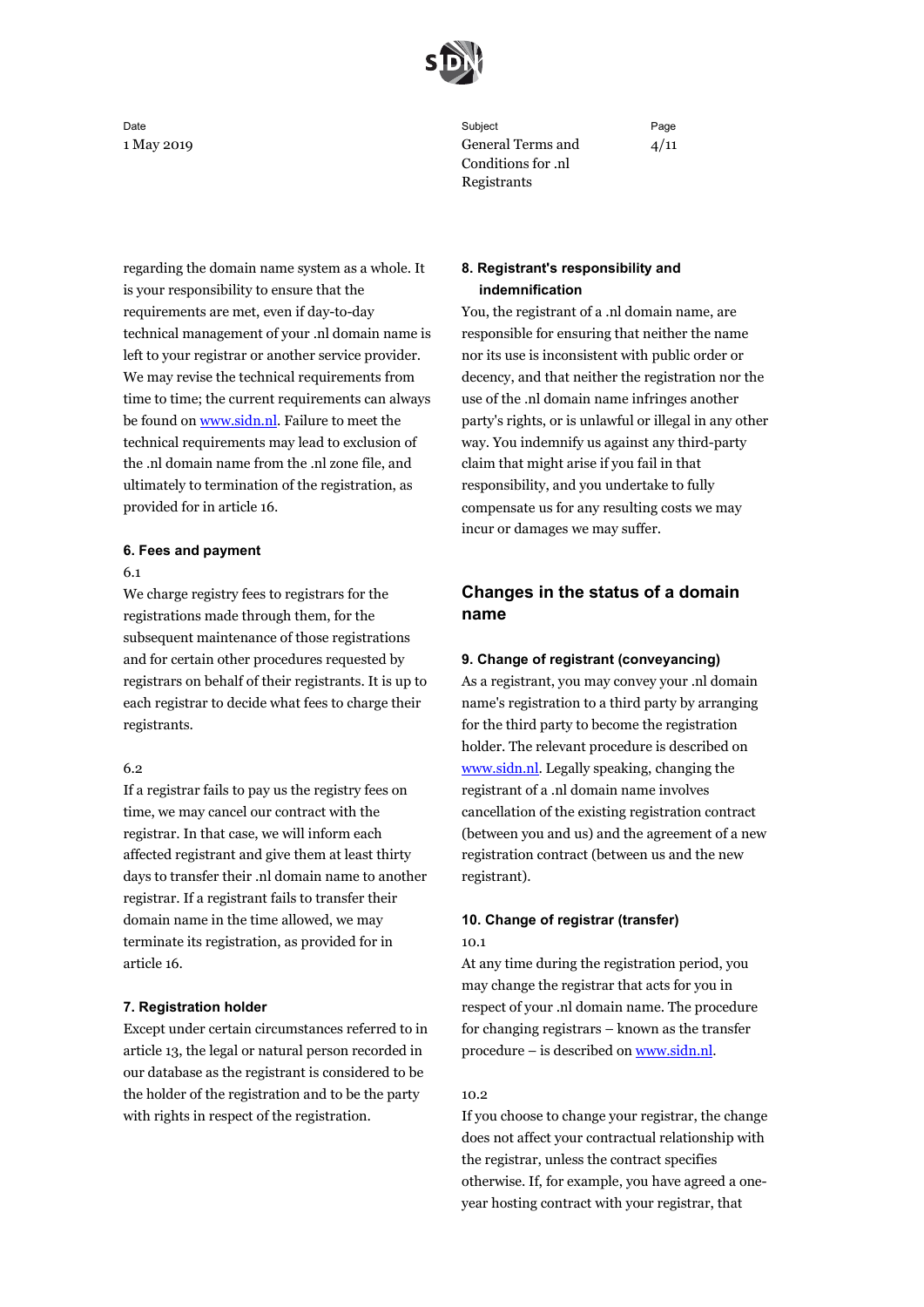

contract will normally remain in effect even if you decide to change the registrar of your .nl domain name during the contract period. In that case, you will remain liable to pay the registrar's hosting fees, unless you and the registrar have agreed otherwise.

# **11. Updates to contact details and other information in SIDN's database**

If your contact details change, or there is a change to any other relevant information recorded in our database, you must inform us as soon as possible through your registrar. If the contact details recorded for you in our database are incorrect, we may terminate your registration; see article 16.1.

## **12. Register amendment requests**

We process register amendment requests in the way described on [www.sidn.nl.](https://www.sidn.nl/en/theme/nl-domain-name) Register amendment requests include requests to change the registrant of a .nl domain name (conveyancing requests), to change the registrar (transfer requests), to update the contact details, or to terminate the registration.

# **13. Reversal of registrations and register amendments**

## 13.1

At the request of a third party or on our own initiative, we may reverse a registration or a register amendment with immediate effect, if we are satisfied that:

- i the registration was made or amended on the basis of incomplete or incorrect information; or
- ii the registration was made or amended at the request of someone who did not at that time have the authority to act on behalf of the applicant or registrant; or
- iii the registration was inconsistent with the principle that a .nl domain name should be registered to the first party to submit an application to register the

Date Subject Page 1 May 2019 General Terms and Conditions for .nl Registrants

5/11

name in question that meets the relevant conditions.

## 13.2

If we decide to reverse a registration or a register amendment, as provided for in article 13.1, or if we decide to decline a reversal request, we will act on our decision immediately; we will also inform you (the registrant) and, where relevant, the requester as soon as possible. If we decide to reverse a registration, as provided for in article 13.1, we will withdraw the .nl domain name until thirty days after notice of our decision is given. If we decide to reverse a register amendment or to decline a reversal request, as provided for in article 13.1, we will freeze the .nl domain name until thirty days after notice of our decision is given.

# 13.3

If we decide to reverse a registration or register amendment, as provided for in article 13.1, or if we decide to decline a reversal request, both the requester and you (the registrant or former registrant) may appeal against the decision. Appeal has to be made to the Complaints and Appeals Board within thirty days of the decision being made known. For details, visit [www.cvkb.nl](http://www.cvkb.nl/en/) and [www.sidn.nl.](https://www.sidn.nl/en/nl-domain-name/appealing-against-an-sidn-decision)

## 13.4

If you are demonstrably responsible for a situation that requires reversal, as provided for in article 13.1, or if the registrar acting for you is demonstrably responsible, we are entitled to reclaim the associated administrative costs. In that case, we will decide the amount payable and charge it to the registrar.

## **14. Attachment, seizure and pledging**

A .nl domain name may be [attached or seized](https://www.sidn.nl/en/nl-domain-name/attachment-and-seizure-of-a-domain-name) by a third party, or **pledged** to a third party. The relevant procedures are described on [www.sidn.nl.](https://www.sidn.nl/en/theme/nl-domain-name)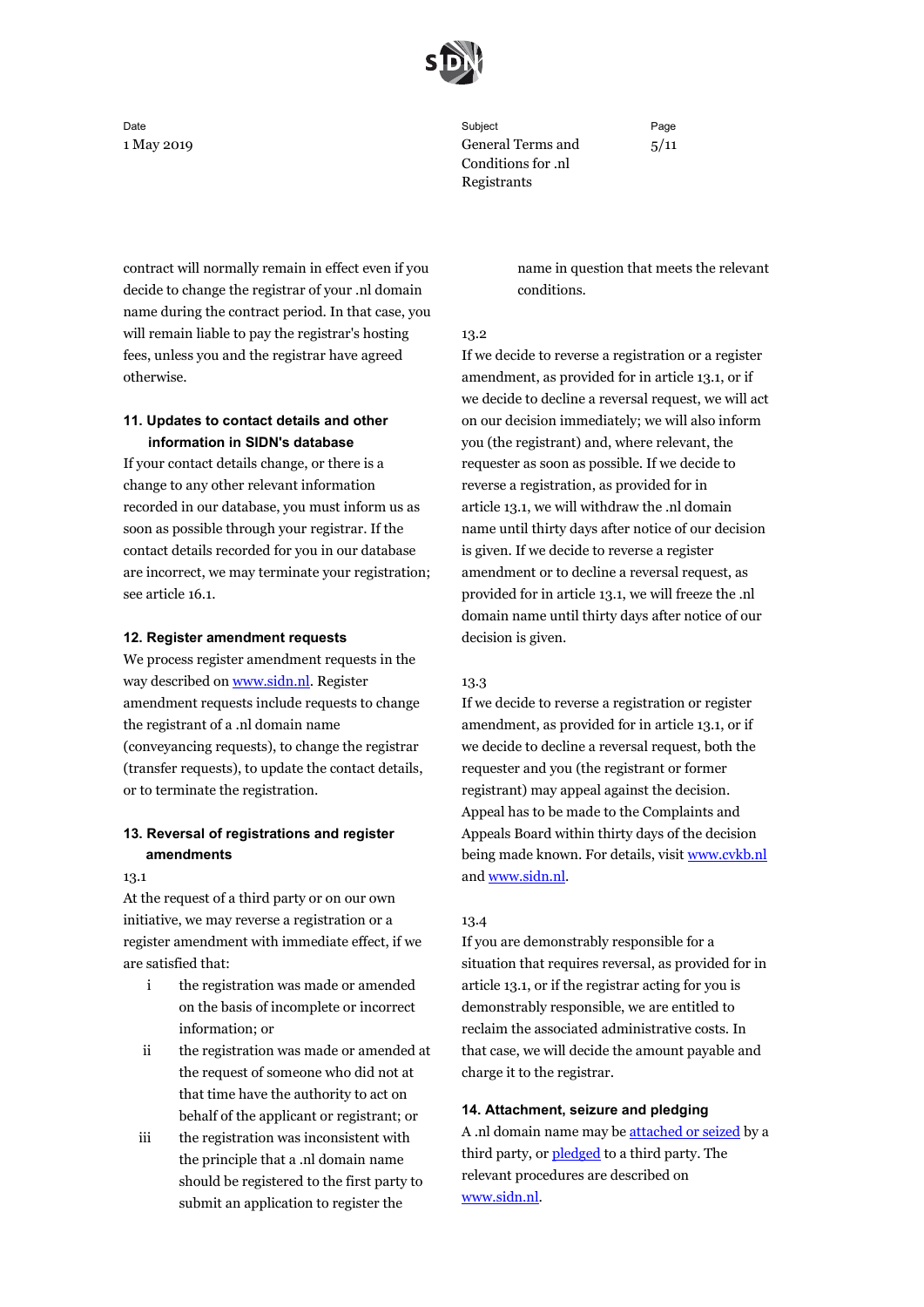

Conditions for .nl Registrants

Date Subject Page 1 May 2019 General Terms and

# **Termination**

# **15. Termination of a registration by the registrant**

15.1

The period of registration is indefinite.

# 15.2

You, the registrant, may unilaterally terminate the registration at any time by submitting a cancellation request through your registrar. The relevant procedure is described o[n www.sidn.nl.](https://www.sidn.nl/en/nl-domain-name/cancelling-your-domain-name)

# 15.3

If a cancellation request is submitted, as provided for in article 15.2, we will terminate the registration and stop providing our services as quickly as practicable. If you cancel the registration, that does not release you from any ongoing obligations you may have under your contract(s) with your registrar.

# 15.4

The registration also ends if there is a change of registrant. Legally speaking, changing the registrant of a .nl domain name involves cancellation of the existing registration contract (between you and us) and the agreement of a new registration contract (between us and the new registrant).

# **16. Termination of a registration by SIDN** 16.1

We may unilaterally terminate a registration if you fail to meet an obligation you have to us. If we decide to do that, we will give you thirty days' notice by writing to your administrative contact's e-mail address. You may be considered to have failed to meet an obligation to us if, for example:

a. you have provided incomplete or incorrect information when applying to register your .nl domain name; or

b. your details or any other details concerning your registration recorded in our database are not or are no longer correct or complete; or

6/11

- c. the e-mail address of your nominated administrative or technical contact is no longer valid; or
- d. you are no longer represented by a registrar, regardless of the reason; or
- e. your .nl domain name does not or no longer meets our technical requirements; or
- f. you fail (or your registrar fails) to fully meet the obligations you have in connection with the registration application.

# 16.2

Under any of the circumstances referred to in article 16.1, we will not proceed to terminate the registration if you rectify the matter within the thirty-day notice period.

# 16.3

You can appeal against a termination decision made by us in accordance with article 16.1. Appeal has to be made within thirty days to the Complaints and Appeals Board. For details, visit [www.cvkb.nl](http://www.cvkb.nl/en/) and [www.sidn.nl.](https://www.sidn.nl/en/nl-domain-name/appealing-against-an-sidn-decision) While an appeal is under consideration, the status of the .nl domain name in question will be frozen and we will continue to provide our services.

# 16.4

We may also unilaterally terminate your registration if:

- a. the Complaints and Appeals Board rules that:
	- i we are entitled to terminate the registration, as provided for in article 16.1; or
	- ii registration of the .nl domain name is considered to be inconsistent with public order or decency because of the way the name is used; or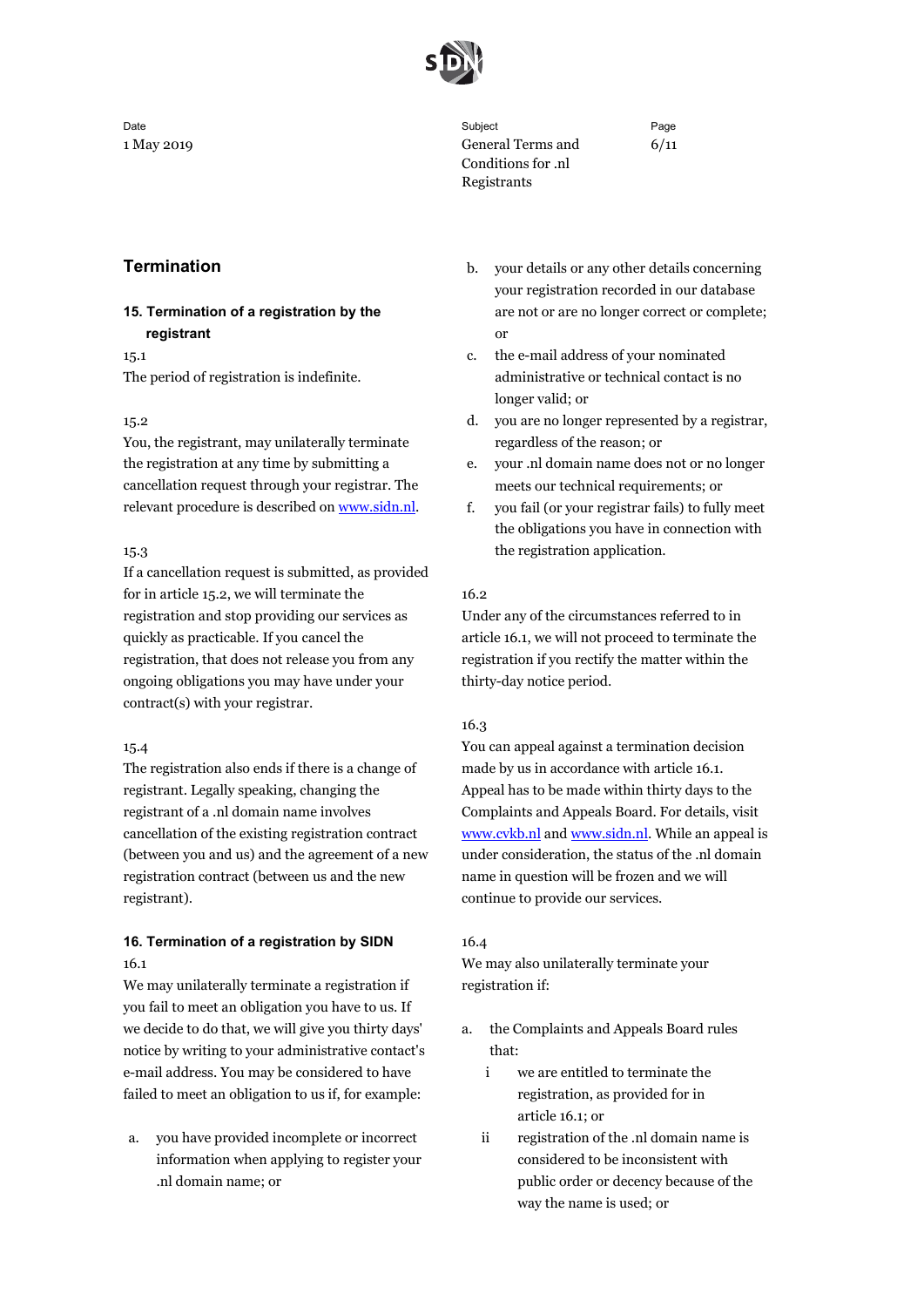

- b. a Dutch court of law or another competent body requires us to terminate the registration (in which case, we will not go ahead with the termination if and as long as the opportunity for appeal exists, unless we are ordered to act immediately); or
- c. the registrant of the domain name changes as a result of a court ruling or a ruling made in the context of the Dispute Resolution Regulations for .nl Domain Names; or
- d. you are declared bankrupt or insolvent, or you are granted a moratorium on the payment of debts, or the Statutory Debt Restructuring Scheme for Natural Persons (WSNP) is declared applicable to you, or a similar court order or provision is made outside the Netherlands; or
- e. you sell your attached, seized or pledged .nl domain name.

# 16.5

Under circumstances where we are entitled to terminate your registration, as provided for in this article, we are also entitled to take less consequential action. If we take less consequential action when entitled to terminate a registration under the provisions of article 16.1, you can appeal to the Complaints and Appeals Board against the decision to take the action in question. Appeal has to be made within thirty days of our decision. For details, visit [www.cvkb.nl](http://www.cvkb.nl/en/) and [www.sidn.nl.](https://www.sidn.nl/en/nl-domain-name/appealing-against-an-sidn-decision) While an appeal is under consideration, the temporary measure remains effective.

## 16.6

If your registration is terminated for any reason, you lose the right to use your .nl domain name. We may subsequently agree a new registration contract for the domain name (possibly after the expiry of a grace period).

Date Subject Page 1 May 2019 General Terms and Conditions for .nl Registrants

7/11

# **17. Non-availability of the .nl top-level domain and technical problems**

We have no control over the performance of the so-called root zone and cannot therefore influence the availability of the .nl top-level domain. We are not liable for damages arising from (or other consequences of) any .nl domain being unfindable as a result of the .nl top-level domain being unavailable or as a result of any other factor outside our control. If we believe that a .nl domain is liable to be unfindable for a prolonged period, we may terminate its registration.

# **18. Requirements for the prevention of irregularities**

We try to prevent registration-related irregularities as far as possible, and we may make additional requirements with that aim in mind. Any such requirements will be published on [www.sidn.nl](https://www.sidn.nl/en/nl-domain-name/verification-of-registration-data) when we introduce them.

# **Disputes, complaints, appeals, freezing and insolvency**

# **19. Disputes / mediation / Complaints and Appeals Board**

#### 19.1

You accept that, if a third party starts legal proceedings in the Netherlands against you in connection with your .nl domain name, Dutch law is applicable, and the Dutch court system will be competent to hear the case.

## 19.2

If you live or are based outside the Netherlands, you accept that our registered office address may lawfully be used for the receipt of writs and other formal documents served on you by a bailiff in connection with your .nl domain name.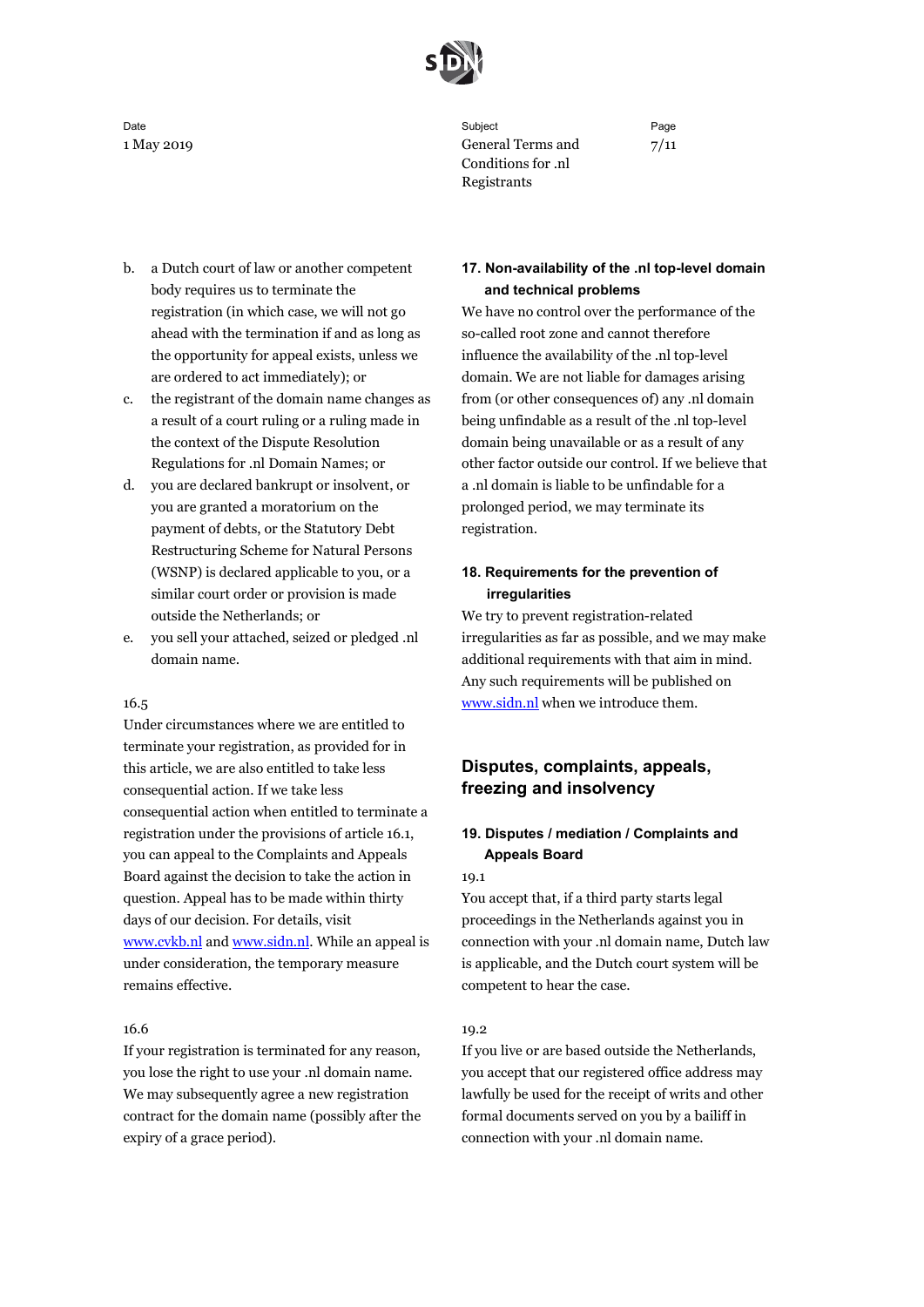

# Date Subject Page 1 May 2019 General Terms and Conditions for .nl Registrants

8/11

## 19.3

You accept that the Dispute Resolution Regulations for .nl Domain Names (see [www.sidn.nl\)](https://www.sidn.nl/en/nl-domain-name/infringement-of-rights) apply to any matter that is the subject of a third-party complaint made against you in accordance with those regulations.

## 19.4

The circumstances in which proceedings under the Dispute Resolution Regulations for .nl Domain Names may be started, and the circumstances in which the mediation service provided for in those regulations may be used are described o[n www.sidn.nl.](https://www.sidn.nl/en/nl-domain-name/infringement-of-rights) The related procedures are also described there.

## 19.5

If we make a decision, as referred to in articles 1.5, 13.1, 16.1, 16.5, 21.1 or 23.4 of these General Terms and Conditions, appeal against the decision may be made to the independent Complaints and Appeals Board, in accordance with the regulation published on [www.cvkb.nl](http://www.cvkb.nl/en/) and www.sidn.nl.

## 19.6

Anyone who believes that the registration of a .nl domain name is inconsistent with public order or decency because of the way that the name is used may submit a complaint the Complaints and Appeals Board for consideration. For details, visit [www.cvkb.nl](http://www.cvkb.nl/en/) and [www.sidn.nl.](https://www.sidn.nl/en/nl-domain-name/complaining-about-a-domain-name)

# 19.7

You accept that the Complaints and Appeals Regulations (see [www.sidn.nl\)](https://www.sidn.nl/downloads/iCMVY3_eQwmGUUc_JtzfqQ/8a7ee8ec2c3813f6af61963d245b2825/Complaints_and_Appeals_Regulations.pdf) apply to any matter involving you that is the subject of a thirdparty complaint made in accordance with those regulations.

## 19.8

We are bound by rulings made by the Complaints and Appeals Board. Such rulings are also binding for the appellant, the complainant and the

registrant in question, but do not prevent any of those parties from referring the matter to a competent court in the Netherlands, in accordance with Complaints and Appeals Regulations.

#### 19.9

If a dispute between you and us is taken to court, the Arnhem Law Court is exclusively competent to hear the case.

# **20. Registration freezing in the event of a dispute or attachment/seizure**

20.1

If the [Complaints and Appeals Board](http://www.cvkb.nl/en/) or the centre that administers the Dispute Resolution Regulations for .nl Domain Names (see [www.sidn.nl\)](https://www.sidn.nl/en/nl-domain-name/infringement-of-rights) informs us that a domain name is the subject of proceedings, we record that fact in our database. The effect of that is to freeze the domain name's status, so that it cannot be changed; the registrant cannot be changed, and its registration cannot be cancelled, for example. The registrar for a frozen name may be changed, however, and the name server details may be updated.

#### 20.2

A .nl domain name's status is also frozen if it is the subject of an attachment or seizure order (see also article 14).

# **20A. Insolvency/bankruptcy**

# 20A.1

If you are declared insolvent or bankrupt (or you are the subject of a comparable order), we will contact the receiver and the managing registrar regarding the fate of your registration; we will do that as soon as reasonably possible after receiving a copy of the relevant order.

## $20A.2$

If you are declared insolvent or bankrupt, your registrar may under certain circumstances cancel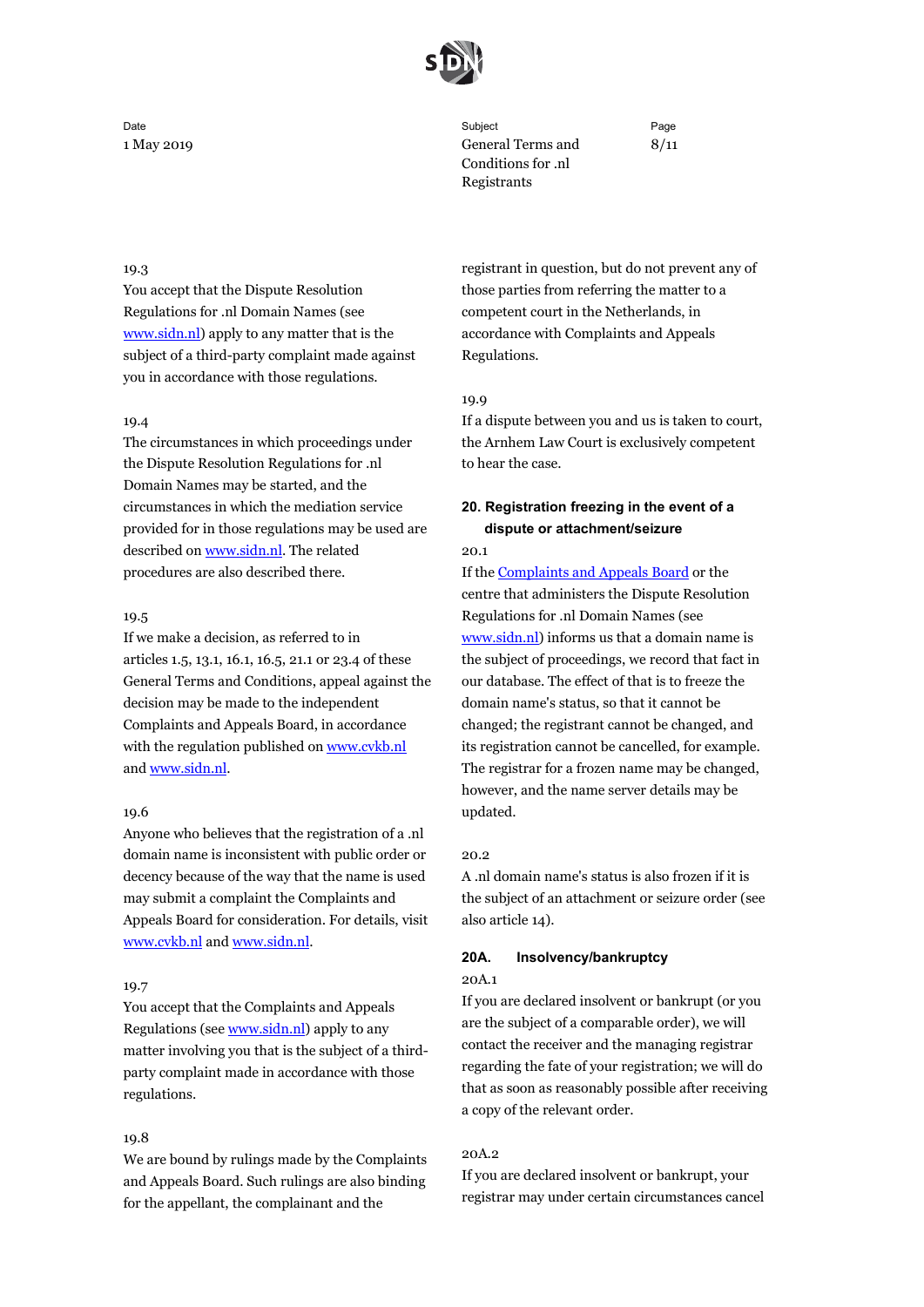

the registration contract between you and us. The circumstances under which that can happen and the relevant procedure are described on [www.sidn.nl.](https://www.sidn.nl/en/nl-domain-name/cancelling-your-domain-name)

# **21. Intervention where a domain name is being used for an unlawful or criminal purpose (including Notice and Take Down Procedure)**

21.1

If an irregularity is reported to us or discovered, and we conclude that a .nl domain name is being used in an unlawful or criminal way (for example, to publish unlawful or criminal content on a website), we may immediately remove the .nl domain name temporarily or permanently from the zone file, unilaterally terminate its registration and take any other action that we consider necessary at the time.

## 21.2

Anyone that believes that a .nl domain name is being used in an unlawful or criminal way may report it to us by following the Notice and Take Down Procedure published on [www.sidn.nl.](https://www.sidn.nl/en/nl-domain-name/complaining-about-the-content-of-a-website)

## 21.3

The procedure(s) that we follow when exercising our entitlement to act without receiving a Notice and Take Down report are also published on [www.sidn.nl.](https://www.sidn.nl/en/cybersecurity/combat-phishing-and-malware)

# 21.4

We are not liable to you or to any third party for any damages suffered as a result of any act or omission in the implementation of this article.

## 21.5

If we decide to take action, as provided for in this article, you can appeal to the independent Complaints and Appeals Board, in accordance with the regulations published o[n www.cvkb.nl](http://www.cvkb.nl/en/) an[d www.sidn.nl.](https://www.sidn.nl/en/nl-domain-name/appealing-against-an-sidn-decision) 

Date Subject Page 1 May 2019 General Terms and Conditions for .nl Registrants

9/11

## **Miscellaneous**

## **22. Revision of standards**

For reasons of global interoperability, we adhere to the relevant industry standards (many of which are obligatory). Those technical standards are liable to revision from time to time. Sometimes, an individual registrant may be inconvenienced by the application of a new or revised standard, or a registration may require amendment in order to comply with such a standard. Because we do not have control over the revision of industry standards, and for other reasons, we are not liable for any damages suffered or costs incurred as a result of such revision.

# **23. Privacy / protection of personal data** 23.1

We have a Data Protection Policy, which specifies the purposes for which we process personal data. The policy is published on [www.sidn.nl.](https://www.sidn.nl/en/nl-domain-name/sidn-and-privacy) When processing personal data, we always abide by the applicable privacy legislation and our Data Protection Policy.

## 23.2

Certain information concerning each registered domain name is published in the Whois, which anyone may use. The information includes the registrant's name (if the registrant is a business), the e-mail addresses of the administrative and technical contacts, details of the registrar, and technical data, all as recorded in our database. The information recorded in our database may be made available to authorities that have the statutory power to require the disclosure of such information. We also make the information recorded in our database available to affiliated registrars for use in the provision of registration services. In addition, we make the information recorded in our database available to certification authorities that request information on behalf of registrants. To prevent abuse, we have drawn up rules that govern the way the information we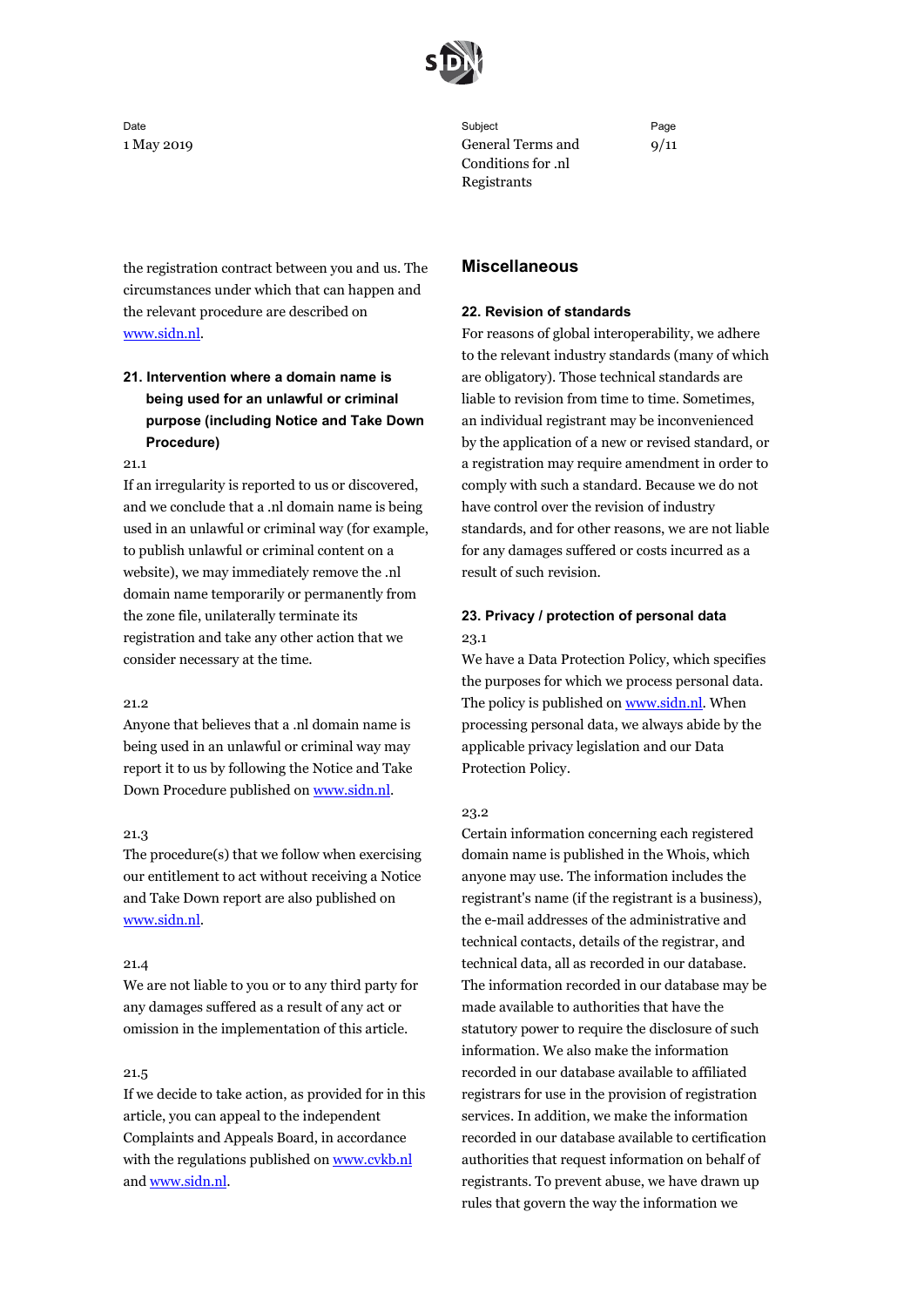

provide is used by each of the parties referred to above. If the rules are not respected, we can take action against the wrongdoer. Further information about the Whois and privacy is available fro[m www.sidn.nl.](https://www.sidn.nl/en/nl-domain-name/sidn-and-privacy)

## 23.3

In individual cases, we may disclose non-public information in response to requests from parties with legitimate interests. If we disclose any information about you in response to such a request, we will notify you. For details, visit [www.sidn.nl.](https://www.sidn.nl/en/nl-domain-name/sidn-and-privacy)

## 23.4

When applying to register a domain name, or at any time while the registration remains active, a (prospective) registrant who has special reasons for wishing to prevent the publication of their personal details may make a so-called opt-out request, i.e. ask us to withhold their name (in circumstances where it would ordinarily be published) and the e-mail addresses of their administrative and technical contacts from the publicly accessible part of our database, and to replace the information in question with the contact details of their registrar. The procedure for making a reasoned opt-out request through your registrar is described o[n www.sidn.nl.](https://www.sidn.nl/en/nl-domain-name/opt-out-requests) If we decline your opt-out request, you can appeal against the decision to the Complaints and Appeals Board. For details, visit [www.cvkb.nl](http://www.cvkb.nl/en/) and [www.sidn.nl.](https://www.sidn.nl/en/nl-domain-name/appealing-against-an-sidn-decision)

#### **24. Market research**

We are constantly seeking to improve the quality of our services, and we attach great importance to registrants' views. From time to time, therefore, we ask registrars to provide information regarding the quality of our services. That may involve us receiving personal data about registrants. As a registrant, you accept that we may receive and process such information. We will not disclose to any third party any personal

Date Subject Page 1 May 2019 General Terms and Conditions for .nl Registrants

10/11

data about you that we receive in the circumstances described.

## **25. SIDN's liability**

#### 25.1.

Notwithstanding the liability exclusion contained in articles 17 and 21.4, we are liable only if and insofar as we culpably fail to meet one or more of our obligations under these General Terms and Conditions, and if and insofar as that failure is not made good within a reasonable period of us being given formal notice of default. Under all circumstances, our liability is limited to twice the amount that the registrar has to pay us for the registration for the calendar year in question. Our total liability towards all registrants and registrars resulting from a single circumstance, incident or series of incidents can never exceed € 2,500,000. Our liability in the event of unlawful conduct towards a registrant is similarly limited.

#### 25.2

We have arranged appropriate liability insurance. Contrary to the provisions of article 25.1, our liability for events occurring in the period covered by the insurance policy is limited to the sum actually paid by the insurer in the relevant case. If no insurance payment is made, for whatever reason, our liability is limited as specified in article 25.1.

# **26. Revision of these General Terms and Conditions**

#### 26.1

We are entitled to revise these General Terms and Conditions from time to time. Before any revision takes effect, we will always give you at least thirty (30) days' notice by e-mailing your registrar. If we consider it appropriate, transitional arrangements will be made. If you are unwilling to accept the revised General Terms and Conditions, you are entitled to cancel your registration. In that case, the registration will end